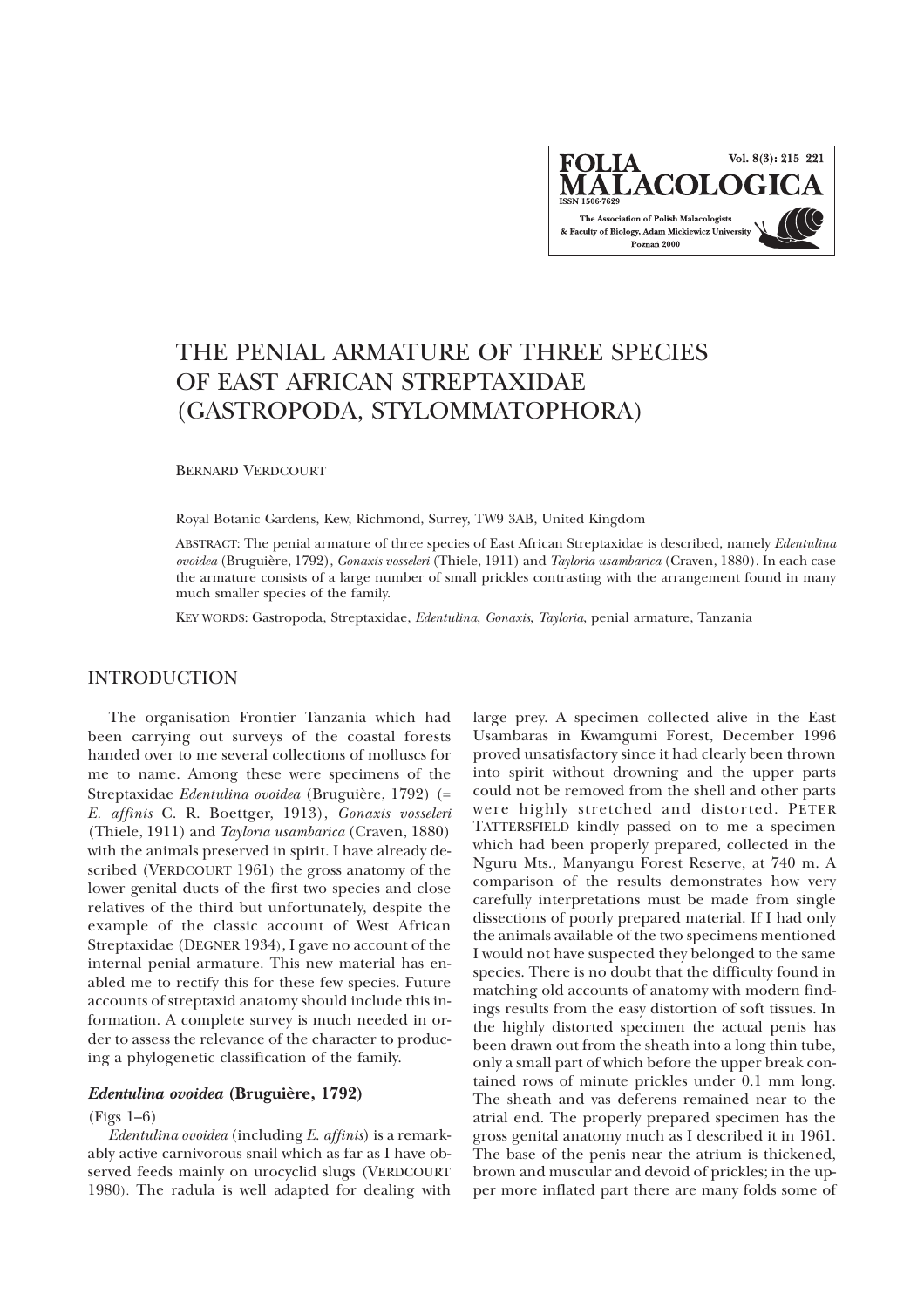

Fig. 1. *Edentulina ovoidea*. Tanzania, East Usambaras – proximal parts of genitalia of specimen preserved without drowning showing area of spinules and a single spinule: A – atrium, P – penis, V – vagina, VD – vas deferens. Scale bar – 1 mm

which are lobulate. The  $\pm 80$  minute prickles appear to be irregularly scattered over this upper part but in the very distorted material there is a regularity with the prickles more or less in rows so the apparent random disposition may be illusory. This very unspecialised arrangement of small uniform prickles is very different from that I found in a species of *Gonaxis* (*Marconia*) given to me for dissection by PETER TATTERSFIELD where there is a high degree of specialisation and great range in size (TATTERSFIELD 1999).

#### *Tayloria usambarica* **(Craven, 1880)**

#### (Figs 7, 14)

A specimen of *Tayloria usambarica* was collected in the East Usambaras, in the Mtai Forest Reserve, between January and March 1997. The anatomy of this species, which belongs to the section *Colpanostoma* Bgt., does not appear to have been described apart from a note on the radula (VERDCOURT 1961). The gross genital anatomy is very similar to that of *Tayloria urguessensis* (Preston, 1913) which I have figured (VERDCOURT 1961).

The radula is massive, about 2 cm long with the formula 7.1.7 the sixth tooth being the largest thus confirming my original investigation. These largest teeth are 0.86 mm long; I have not observed feeding in this species and cannot hazard a guess for what purposes these massive teeth are adapted. The penial complex is simple without appendages, the vas deferens and penial retractor joining the penis at the extreme apex. The penial sheath is not clearly differentiated but the walls are extremely muscular. Except where it is attached to the body wall the penial retractor is markedly broad and flattened, 2.4 mm wide. When opened the interior surface of the penis forms a uniform surface about  $7 \times 3$  mm which is covered with over 1,000 short prickles, uniform in shape but rather larger in the third of the area nearest to the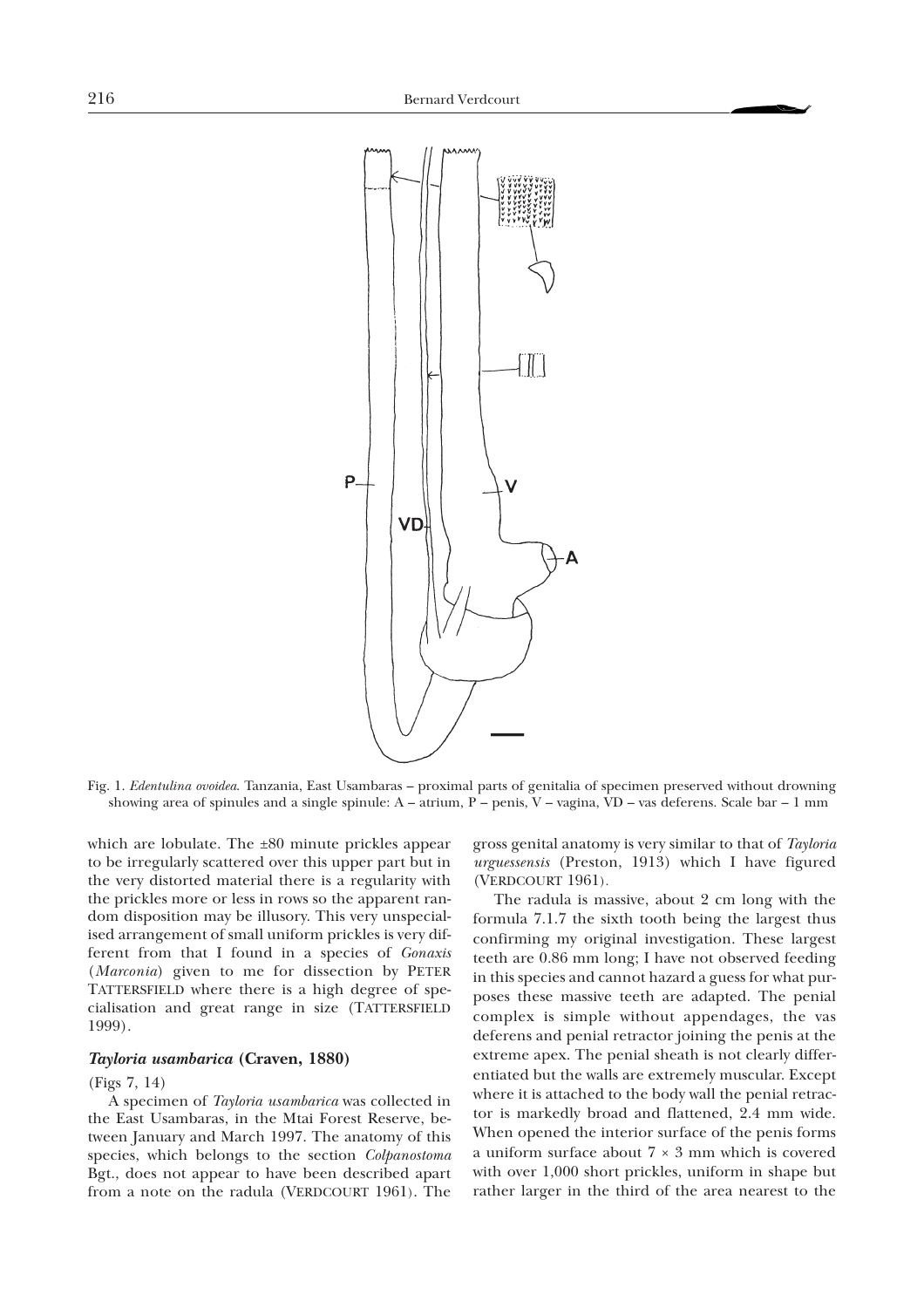

Figs. 2–6. *Edentulina ovoidea*. Tanzania, Nguru Mts.: 2 – proximal parts of genitalia; 3 – as 2 but from reverse side; 4 – penis removed from the penial sheath; 5 – part of oviduct; 6 – penis opened to show spinules with enlargement of the lobulate folds. A – atrium, F – folds, HD – hermaphrodite duct, O – oviduct, P – penis, PN – penial nerve, PR – penial retractor, PS – penial sheath, SD – spermathecal duct. Scale bars – 2 mm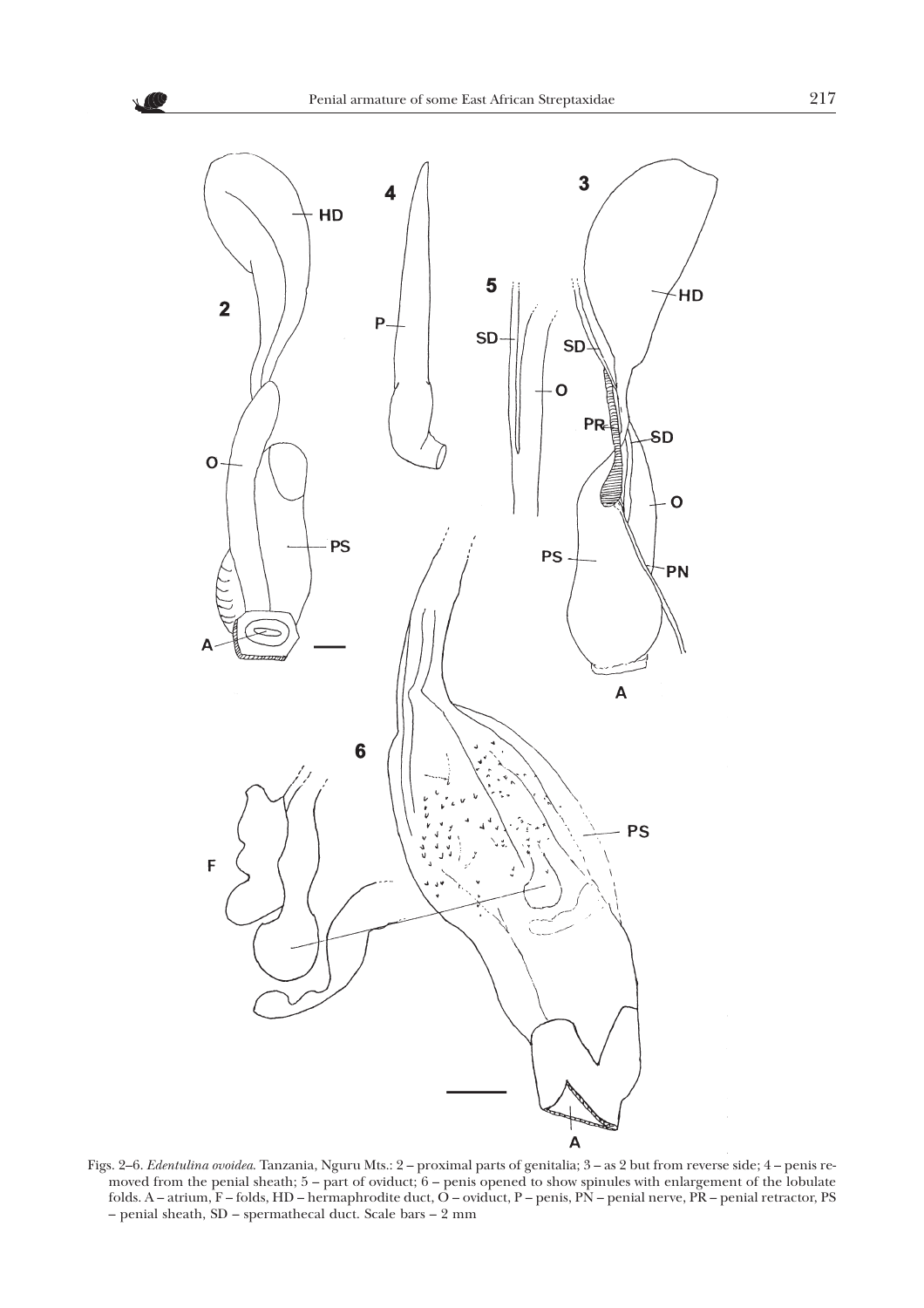

Fig. 7. *Tayloria usambarica*. Tanzania, East Usambaras – genitalia: A – atrium, HD – hermaphrodite duct, O – oviduct, PR – penial retractor, PS – penial sheath, S – spermatheca, SD – spermathecal duct, V – vagina, VD – vas deferens. Scale bar – 5 mm

atrium. The prickles vary in length from  $64$  to  $94 \mu m$ and point towards the atrium.

#### *Gonaxis vosseleri* **(Thiele, 1911)**

#### (Figs 8–13)

A specimen of *Gonaxis vosseleri* (described in *Streptaxis* and later made the type species of *Afristreptaxis* Thiele) was collected in the East Usambaras, Kwamgumi Forest in December 1996. Dissection of it confirmed the gross genital anatomy I figured previously (VERDCOURT 1961) with the penial retractor and vas deferens attached to the apex of the narrow epiphallus. The basal very thick penial sheath

when opened reveals a thick muscular penis, the upper half of which is deeply grooved appearing as if composed of two tubular elements and somewhat wider than the lower half. Internally the penis has six grooves in the upper part and the lower area is coarsely shallowly rugose with raised rounded areas. The prickles are very small and numerous, about  $2,000$ ,  $46-55$  µm long, densest in the grooved area and sparser in the basal rugose part. The extreme apical millimetre above the grooved part is devoid of prickles but at the basal atrial end they extend right to the base.

## DISCUSSION

Information on penial armature for *Gulella* and *Ptychotrema* has been given by the author (VERDCOURT & VENMANS 1956, VERDCOURT 1961, 1979, 1985, 1987, 1990) and summarised in the 1990 paper (note

on p. 349 and 352 of this paper for *usambarense* read *usambarica*). The number of teeth varies from 3 to over 2,000 and they may be absent in some species if the absence in DEGNER's (1934) figure of *Ptychotrema*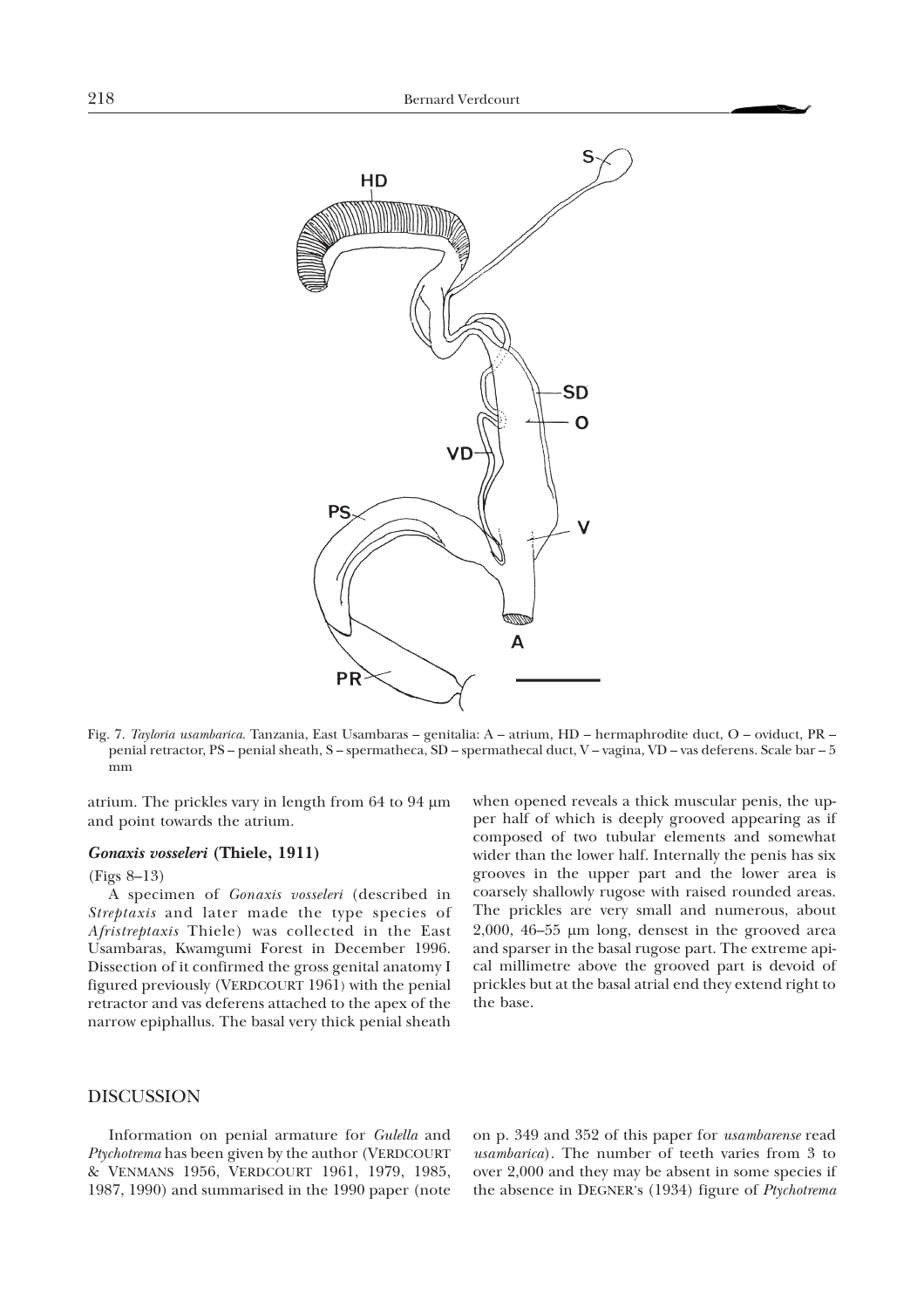

Figs. 8–10. *Gonaxis vosseleri*. Tanzania, East Usambaras: 8 – genitalia; 9 – penis; 10 – penis opened out. A – atrium, E – epiphallus, HD – hermaphrodite duct, O – oviduct, P – penis, PR – penial retractor, PS – penial sheath, S – spermatheca, SD – spermathecal duct, V – vagina, VD – vas deferens. Scale bar – 5 mm

*mucronatum* truly reflects the position. Two patterns are now evident; species where there are usually numerous small prickles of approximately uniform shape and size, and species with mostly fewer prickles some of which are much larger than the others. This latter state is well exemplified by several species of *Gulella*. Serrated spinules have so far as I know only been found in *Gulella* (*Primigulella*) *usagarica*

(Crosse). I think it is almost certain from the shell alone that *Primigulella* is a monophyletic group and examination of the penial armature in the other species would yield information by which to assess the value of the character. The value of the character will not be clear until many more species have been examined.

## **REFERENCES**

- DEGNER E. 1934. Westafrikanischen Landschnecken 1. Streptaxiden, Helicarioniden, Vaginuliden. Zool. Jb. (Abt. Syst.) 65: 209–308.
- TATTERSFIELD P. 1999. Two new species of *Marconia* Bourguignat, 1889 (Gastropoda: Streptaxidae) from the Uluguru Mountains, Morogoro District, Tanzania. J. Conch. Lond. 36(6): 17–28.
- VERDCOURT B. 1961. Notes on the snails of north-east Tanganyika 9. A new species of *Gonaxis...* genus. Coryndon Memorial Museum Occasional Papers (Nairobi, Kenya) 8.
- VERDCOURT B. 1979. The identity of the European greenhouse *Gulella* (Pulmonata: Streptaxidae). J. Conch. Lond. 30: 101–104.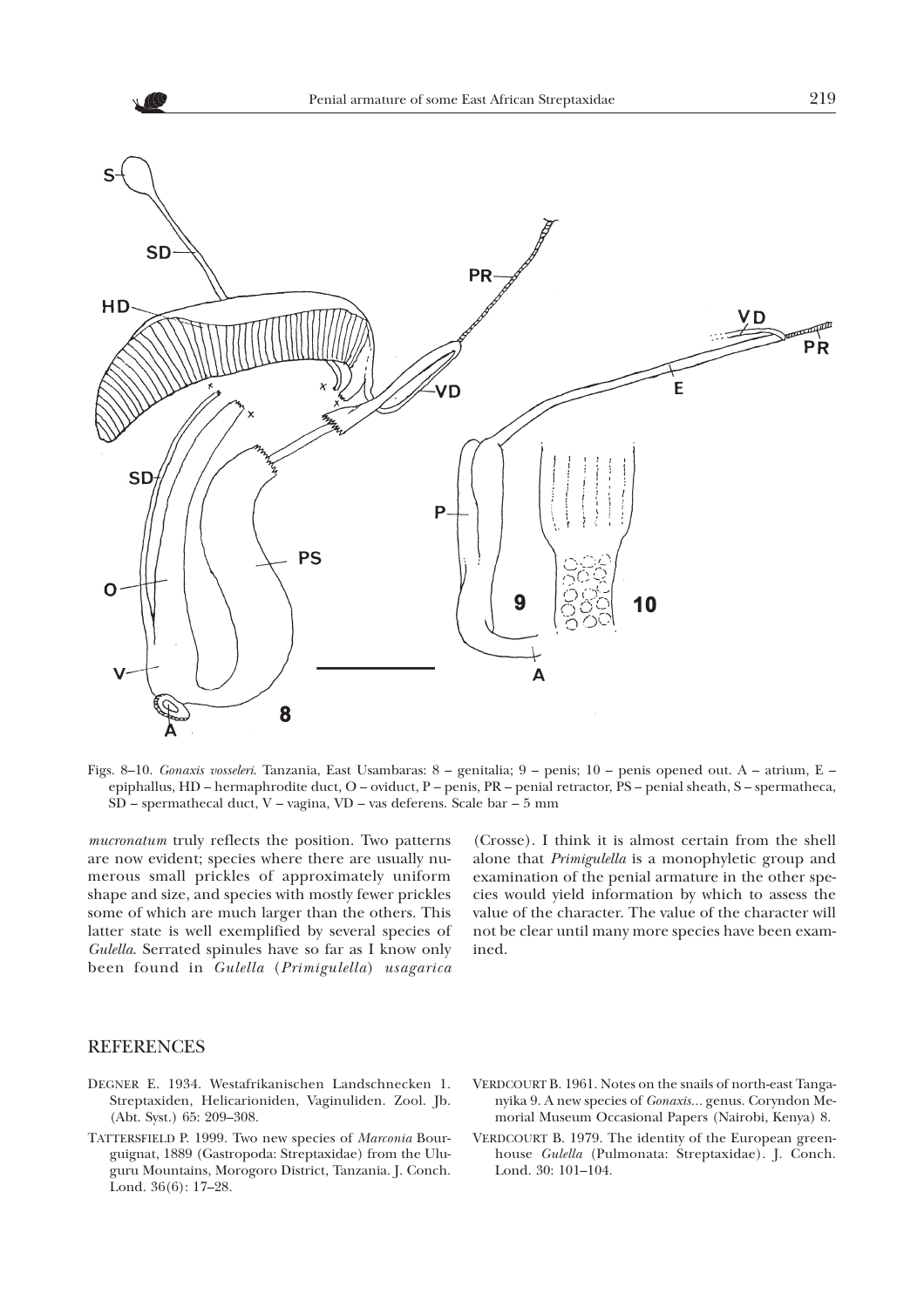

Figs. 11–12. *Gonaxis vosseleri*. Tanzania, East Usambaras: SEM photographs of penial armature from base of penis close to atrium. Scale bars:  $11 - 200 \mu m$ ,  $12 - 100 \mu m$ 



Fig. 13. *Gonaxis vosseleri*. Tanzania, East Usambaras: single penial denticle. Scale bar – 15 m



Fig. 14. *Tayloria usambarica*. Tanzania, East Usambaras: single penial denticle. Scale bar  $-$  15  $\upmu \textrm{m}$